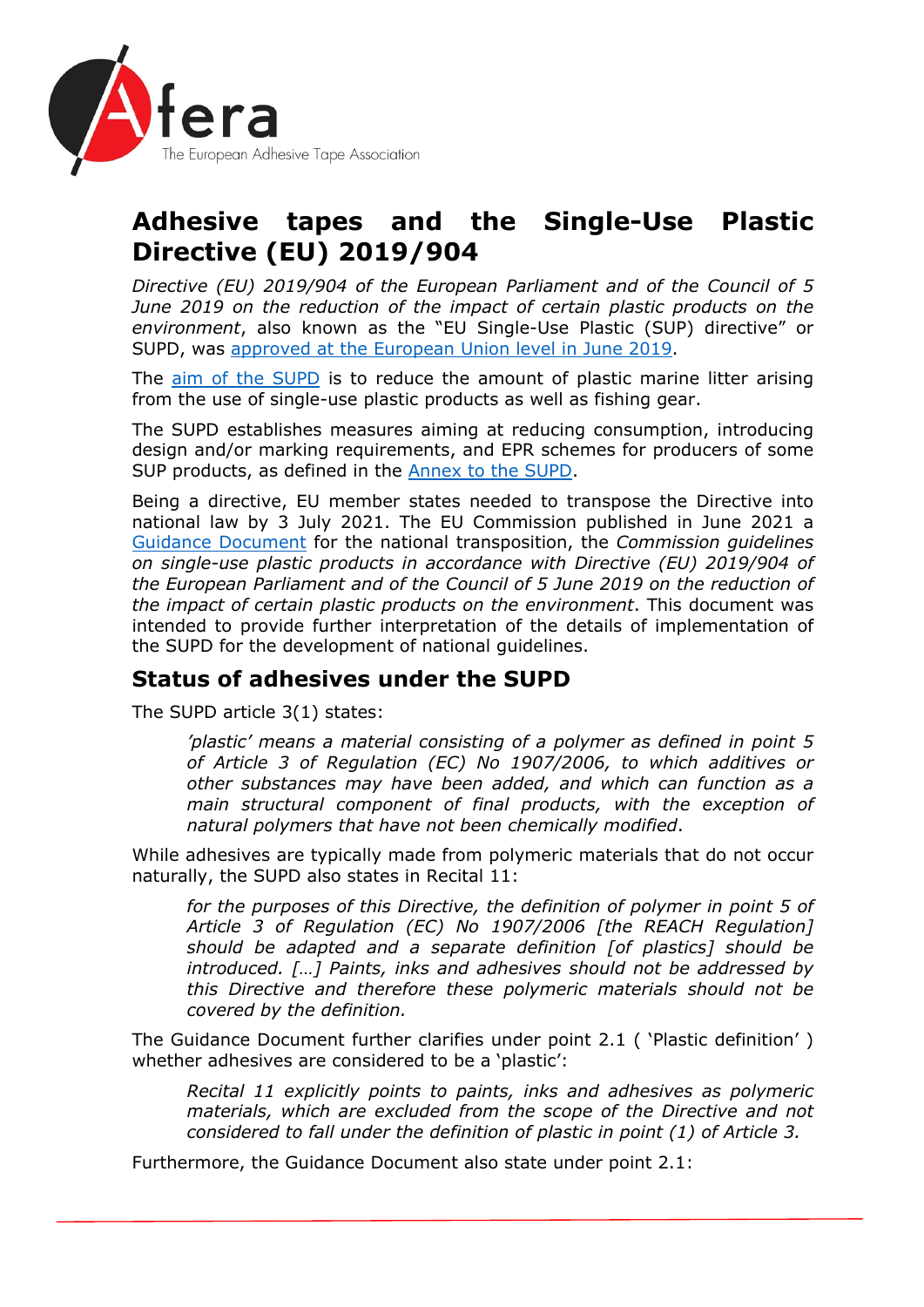

*a final (otherwise) non-plastic product to which they [paints, inks and adhesives] are applied is not a single-use plastic product under this Directive*

In summary:

- Synthetic polymeric adhesives are considered polymers under REACH (Regulation (EC) 1907/2006), but are not considered plastics under the SUPD (Directive (EU) 2019/904);
- Non-plastic products that incorporate these synthetic polymeric adhesives are not considered plastic products.

# **Single-use plastic products under the SUPD**

Article 3(2) of the SUPD defines single-use plastic products as :

*'single-use plastic product' means a product that is made wholly or partly from plastic and that is not conceived, designed or placed on the market to accomplish, within its life span, multiple trips or rotations by being returned to a producer for refill or re-used for the same purpose for which it was conceived*

Recital 12 of the SUPD states that some exclusions to this generic definition are foreseen:

*The definition should exclude plastic products that are conceived, designed and placed on the market to accomplish within their life span multiple trips or rotations by being refilled or re-used for the same purpose for which they are conceived. Single-use plastic products are typically intended to be used just once or for a short period of time before being disposed of. Wet wipes for personal care and domestic use should also be within the scope of this Directive, whereas industrial wet wipes should be excluded.*

#### **Adhesive tapes**

Adhesive tapes are considered articles under the REACH regulation, composed of several constituents such as a carrier material or backing, adhesives, and in some cases a release liner with a release coating.

The nature of the carrier material is very diverse, including several options incorporating plastics as films, non-woven materials, etc. Adhesives used are also diverse, but largely consisting of synthetic polymer adhesives. Some tapes incorporate a release liner made from paper or a polymer film coated with a release coating, typically a silicone polymer.

## **Status of adhesive tapes under the SUPD**

Article 2 of the SUPD defines the scope of application of the Directive as "*the single-use plastic products listed in the Annex, to products made from oxodegradable plastic and to fishing gear containing plastic*".

The [Annex to the SUPD](https://eur-lex.europa.eu/eli/dir/2019/904/oj#d1e32-17-1) mentions ten types of items being addressed by the Directive: